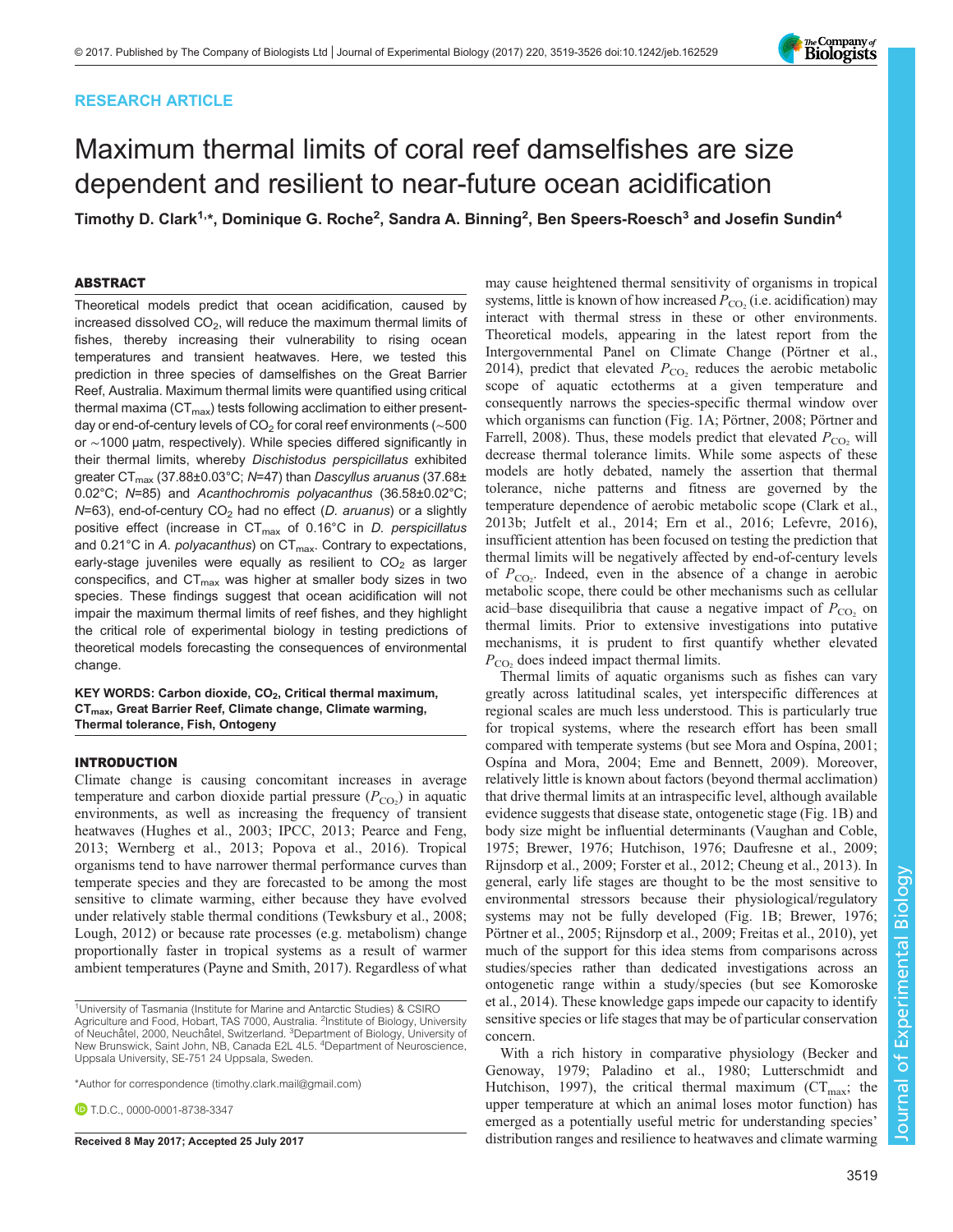<span id="page-1-0"></span>

Fig. 1. Theoretical models of the effects of temperature and elevated  $P_{CO_2}$  on ectotherms. (A) Theoretical changes in the performance (i.e. fitness) of ectothermic animals as a function of temperature, where animals under present-day levels of  $P_{CO_2}$  (blue curve; e.g. 400 µatm) have higher performance and a broader thermal performance curve than animals under future projected levels of  $P_{CO_2}$  (red curve; e.g. 1000 µatm). Putative mechanisms to explain this hypothetical response include cellular acid–base disequilibria and/or a reduction in the scope for oxygen transport (i.e. aerobic metabolic scope) of the animal. Such a response to  $P_{CO_2}$  would lower the critical thermal maximum ( $CT_{max}$ ) of animals in an elevated  $P_{CO_2}$  environment (leftward shift in dashed vertical line). (B) Thermal limits (e.g.  $CT_{max}$ ) have been proposed to increase throughout ontogeny and reach peak values in late-stage juveniles, subsequently declining as animals approach reproductive maturation and spawning. Increased environmental  $P_{CO_2}$  is predicted to decrease the thermal limits of all life stages (shift from blue to red curve) (adapted from: Pö[rtner, 2008](#page-6-0); Pö[rtner and Farrell, 2008](#page-6-0)).

[\(Bennett and Beitinger, 1997](#page-6-0); [Sunday et al., 2012](#page-7-0), [2014](#page-7-0)). While measurements of CT<sub>max</sub> are typically conducted using thermal ramping rates that are relevant to heatwave scenarios or habitats such as tide pools, emerging evidence suggests that qualitative trends from  $CT_{\text{max}}$  measurements may also have relevance to the slower warming rates associated with progressive climate warming ([Mora](#page-6-0) [and Maya, 2006;](#page-6-0) [Sunday et al., 2012](#page-7-0)). The controlled nature of  $CT_{\text{max}}$  measurements offers an avenue for investigating the influence of  $P_{\text{CO}_2}$  on the maximum thermal limits of animals, yet we are aware of only two studies on only two species of fish (one published during the peer review of the present paper) that have taken a similar approach. [Pimentel et al. \(2014\)](#page-6-0) exposed larvae of the subtropical Senegalese sole (Solea senegalensis) for 30 days post-hatching to an extreme ocean acidification scenario of pH 7.51 (estimated  $P_{\rm CO_2} \sim 1600$  µatm; N=30 per group). They reported that  $CT_{\text{max}}$  decreased (at a starting temperature of 18 $\degree$ C) or remained the same (at a starting temperature of 22°C) compared with a control group maintained at pH 8.02 ( $P_{CO_2} \sim 400$  μatm). [Ern et al. \(2017\)](#page-6-0) measured  $CT_{\text{max}}$  in adults of the tropical black-axil chromis (Chromis atripectoralis) following exposure to pH 8.23 (estimated  $P_{\text{CO}_2} \sim 340 \mu$ atm) or pH 7.81 ( $P_{\text{CO}_2} \sim 1086 \mu$ atm; N=5 per group) and did not detect any differences between treatment

groups. The impacts of near-future levels of ocean acidification (end-of-century  $P_{CO_2} \sim 1000$  µatm in a business-as-usual scenario; [IPCC, 2013](#page-6-0)) on the thermal limits of fishes, including those in highly sensitive tropical systems, remain poorly understood.

Here, we studied three species of site-attached coral reef damselfishes (Acanthochromis polyacanthus, Dascyllus aruanus and Dischistodus perspicillatus) in a near-equatorial location to test the prediction that end-of-century levels of  $P_{\text{CO}_2}$  reduce the maximum thermal limits  $(CT<sub>max</sub>)$  of aquatic ectotherms. These species were chosen because they are co-occurring, abundant on the Great Barrier Reef, spread out across the damselfish phylogeny [\(Frédérich et al., 2013](#page-6-0)), and they were available in a wide size range (early-stage juveniles to adults) at the time of the study. Indeed, we were able to additionally examine whether  $CT_{\text{max}}$  and the impacts of  $P_{\rm CO}$ , differ within species as a function of body size (i.e. ontogeny). While levels of  $P_{CO_2}$  on coral reefs can vary across diurnal and seasonal cycles ([Shaw et al., 2012\)](#page-6-0), daily means are often around 450–550 µatm and an increase to ∼1000 µatm is predicted for the end of the century in a business-as-usual emissions scenario ([IPCC,](#page-6-0) [2013\)](#page-6-0). Using direct comparisons of species that co-exist in abundance across the tropical Western Pacific, we aimed to highlight interspecific and intraspecific patterns that may underlie susceptibility to the single and combined effects of acute warming and elevated  $P_{CO_2}$ .

# MATERIALS AND METHODS Animal collection and holding conditions

Animal collection and experiments were conducted under permits from the Great Barrier Reef Marine Park Authority (G13/35909.1) and with approval from the Animal Ethics Committee of James Cook University in association with the Australian Institute of Marine Science (A2314). Spiny chromis [A. polyacanthus (Bleeker 1855), N=63], humbug dascyllus [D. aruanus (Linnaeus 1758),  $N=851$  and white damsel [D. perspicillatus (Cuvier 1830),  $N=47$ ] of mixed sex were collected in the austral summer from around Lizard Island in the northern Great Barrier Reef, Australia (14°40′S, 145°28′E). Fish were collected on SCUBA either using a barrier net (10 mm stretch monofilament) or using hand nets and diluted clove oil spray. Body mass and standard length (SL) ranges were 0.10–24.08 g and 14.1–80.8 mm for A. polyacanthus, 0.02–9.45 g and 7.4–53.0 mm for D. aruanus, and 0.14–5.65 g and 14.9– 53.6 mm for *D. perspicillatus*. Fish were moved from underwater holding cages into aerated buckets and transported within 90 min of capture to the aquarium facilities at the Lizard Island Research Station, where they were placed in tanks with flow-through seawater at ambient temperature (∼29°C; range 28.0–30.7°C). Species were kept separate and fish were divided into approximately even numbers between 22 holding tanks (10–30 l each, depending on fish size; 1–3 l min−<sup>1</sup> flow-through). At 24–48 h post-capture, the  $P_{\text{CO}_2}$  of half of the holding tanks (N=11) was gradually increased to 1089±326 µatm (mean±s.d., encompassing daily fluctuations) over 24 h using a  $CO<sub>2</sub>$  dosing system (pH stat Computers, Aqua Medic, Bissendorf, Germany) connected to solenoid valves regulating administration of  $100\%$  CO<sub>2</sub> gas into four aerated flowthrough (∼10 l min−<sup>1</sup> ) header tanks (30 l each). The remaining holding tanks  $(N=11)$  received water from four additional header tanks kept at ambient  $P_{CO_2}$  levels (520±94 µatm, mean±s.d.). Water samples ( $N=9$ ) collected from different reefs around Lizard Island confirmed that ambient levels of  $P_{\text{CO}}$ , ranged from 540 to 660 µatm in the morning of commencement of the  $CT_{\text{max}}$  experiments, values which are typical for coral reef environments ([Shamberger et al.,](#page-6-0) [2011\)](#page-6-0). The  $P_{\text{CO}_2}$  levels of the holding tanks were checked at least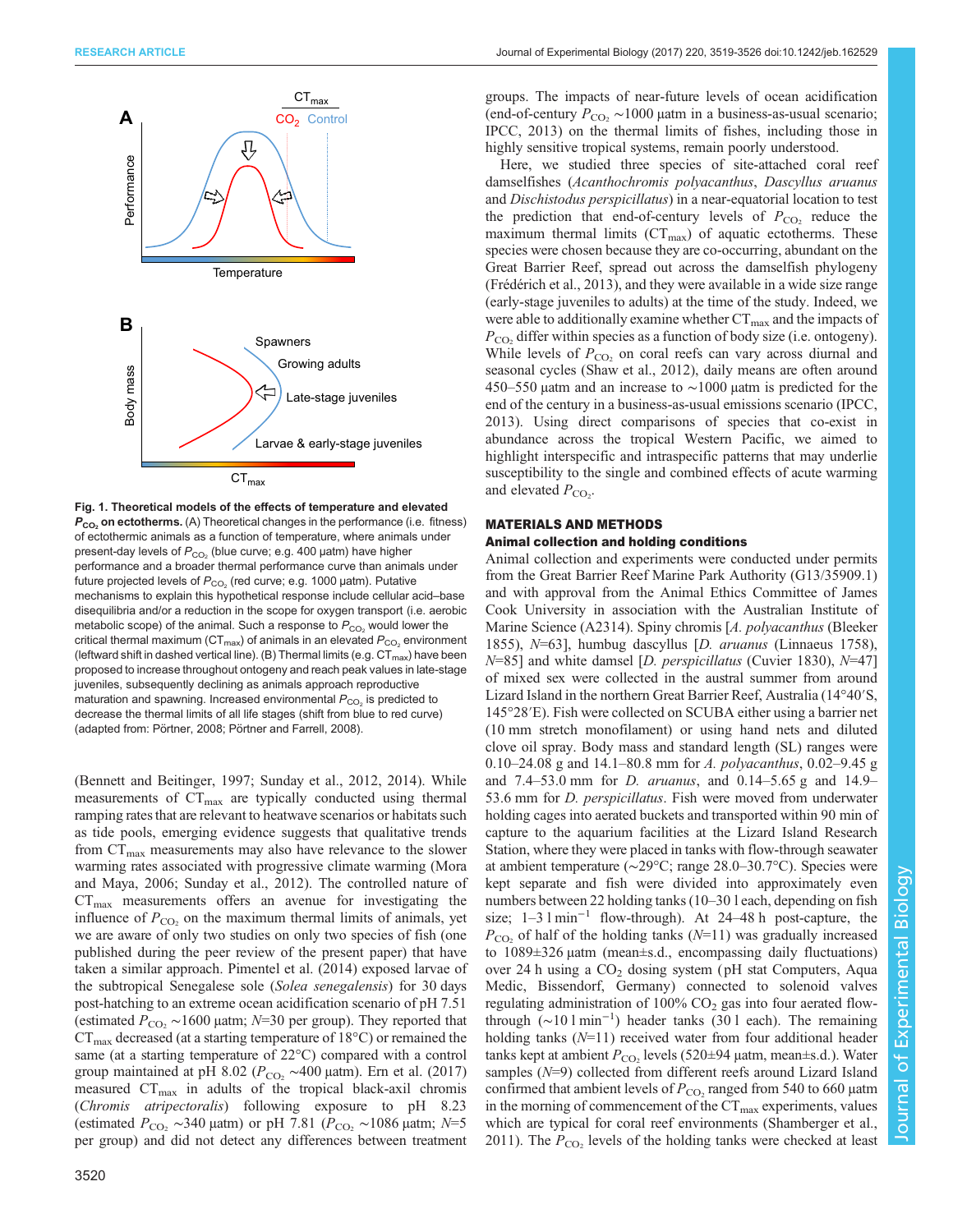daily using a handheld  $CO<sub>2</sub>$  meter (GM70, Vaisala, Helsinki, Finland) connected to a submerged gas-permeable PFTE probe (Qubit systems, Kingston, ON, Canada), as described previously [\(Jutfelt and Hedgärde, 2013](#page-6-0)). The Vaisala  $CO<sub>2</sub>$  meter was factory calibrated in Vantaa, Finland, prior to experiments. The experimental design and  $CO<sub>2</sub>$ -dosing system followed best practices for ocean acidification research ([Riebesell et al., 2010](#page-6-0); [Moran, 2014](#page-6-0); [Cornwall and Hurd, 2015\)](#page-6-0). Fish were given 9– 18 days to acclimate to the treatment conditions before trials commenced, which is sufficient time for individuals to establish new acid–base equilibria [\(Toews et al., 1983;](#page-7-0) [Cameron and Iwama,](#page-6-0) [1987](#page-6-0)) and more than double the modal acclimation time used in previous  $P_{\rm CO}$ , studies on coral reef fishes ([Heuer and Grosell, 2014\)](#page-6-0). Fish were fed to satiation with commercial pellet food once per day, but food was withheld for 15–16 h prior to experiments. Tanks were cleaned 2–3 times per week. Negligible mortality was observed during the acclimation period.

## $CT<sub>max</sub>$

The same  $CT_{\text{max}}$  protocol was repeated on two consecutive days to achieve desired sample sizes  $(D. aruanus:$  control  $N=41$ , high  $P_{\text{CO}_2}$  N=44; A. polyacanthus: control N=31, high  $P_{\text{CO}_2}$  N=32; D. *perspicillatus:* control  $N=24$ , high  $P_{CO_2}$   $N=23$ ). The CT<sub>max</sub> of each individual was measured in two rectangular tanks (L×W×D, 60×38×39 cm; water depth 27 cm) supplied with seawater from individual sumps (60×38×39 cm; water depth 28 cm). Water was continuously pumped from the sumps into the respective  $CT_{\text{max}}$ tanks (3.3 l min−<sup>1</sup> ; Eheim submersible pumps), draining through a standpipe back into the sumps below. One sump contained control water (ambient  $P_{\text{CO}_2}$ ) while the other contained water with elevated  $P_{\rm CO}$  (same as holding tanks) regulated by a dosing computer and solenoid valve (Aqua Medic, as above). Each sump received additional flow-through seawater throughout the trial to maintain water quality.  $P_{\rm CO}$ , was measured >4 times throughout each trial to ensure the differential between the treatment groups was maintained. Each sump contained an identical 1 kW heater with a digital controller that maintained the set-point temperature within  $\pm 0.1$ °C, and these were supplemented with smaller aquarium heaters (300 W, Aqua One) at the higher temperatures during the trials (i.e. >36°C). Each sump was aerated to ensure oxygen levels remained at >90% air saturation at all times.

Fish of a broad size range that had been acclimated to either control or elevated  $P_{CO_2}$  treatments were placed into the corresponding  $CT_{\text{max}}$  tanks in the evening and left to settle overnight (6–31 fish per species per treatment per day). Two pieces of opaque PVC piping (diameter 10 cm) were placed vertically in each  $CT<sub>max</sub>$  tank during the whole trial to provide structure for the fish. Water temperature was kept at ambient conditions for the Lizard Island region (29–30°C) during the overnight settling period  $(\sim 12 \text{ h})$ , and  $P_{\rm CO}$ , was 530–620 μatm (control) or 970–1010 μatm (elevated  $P_{\text{CO}_2}$ ) at the commencement of trials the following morning. At approximately 07:00 h, the 1 kW heater in each sump was set to 30.5°C and the temperature was subsequently increased 0.5 $\degree$ C every 30 min until all fish had reached their CT<sub>max</sub>, which was defined as the temperature at which loss of equilibrium occurred uninterrupted for 10 s ([Lutterschmidt and Hutchison, 1997](#page-6-0)). The temperature of each  $CT_{\text{max}}$  tank was logged continuously [0.125 $\textdegree$ C resolution using calibrated (with a mercury thermometer) iButton data loggers; Maxim Integrated, San Jose, CA, USA] and monitored manually with a handheld meter (0.1°C resolution; HQ40D, Hach Lange, Loveland, CO, USA). When an individual reached  $CT_{\text{max}}$ , the time, temperature (from the handheld meter), treatment (control or elevated  $P_{\text{CO}_2}$ ), mass (to 0.01 g) and standard length (with callipers to the nearest 0.1 mm) were noted before the fish was placed in a recovery tank containing seawater at ambient temperature (∼29°C). Sixth-order polynomial regressions were plotted through the iButton temperature data as a function of time at the conclusion of each trial ( $R^2$  range 0.989–0.994) and used to calculate precise  $CT_{\text{max}}$  temperatures (i.e. interpolating between logged values).

### Statistical analyses

The effect of  $P_{\text{CO}_2}$  exposure on  $CT_{\text{max}}$  was tested in the three species using a general linear model (LM). We controlled for mass and trial number by specifying these terms first in the model and computing Type I sequential sum of squares. Mass was centred by subtracting the grand mean from all values to facilitate the interpretation of parameter estimates. We allowed a four-way interaction and all three-way interactions between predictors and performed model simplifications using two likelihood ratio (LR) tests. The four- and three-way interactions were subsequently removed (LR test,  $P > 0.05$  in both cases), and the final model included trial, mass, species and treatment as fixed factors, and all two-way interactions (in this order). We verified model assumptions using diagnostic plots (i.e. plot {base}, residualPlots {car} and qqPlot {car} functions in R v3.2.0; [http://](http://www.R-project.org/) [www.R-project.org/](http://www.R-project.org/)). Excluding five outliers considerably improved these diagnostics ([Figs S1 and S2](http://jeb.biologists.org/lookup/doi/10.1242/jeb.162529.supplemental)), hence results herein are from models where outliers have been excluded. Analysing the entire dataset (i.e. including the five outliers) produced qualitatively similar results (i.e. significance and direction of effects unchanged), as did a mixed-effects model with trial specified as a random factor. We conducted post hoc comparisons using the functions 'lsmeans' and 'contrast' in the R package 'lsmeans'. The R script and data used for the analyses are available on figshare [\(https://doi.org/10.6084/m9.](https://doi.org/10.6084/m9.figshare.3408310.v1) [figshare.3408310.v1](https://doi.org/10.6084/m9.figshare.3408310.v1)), allowing readers to assess and visualize the outputs of models with and without outliers.

## RESULTS

Overall, our statistical model explained 96.5% of the variance in  $CT_{\text{max}}$  (adjusted  $R^2$ ). Species differed in their maximum thermal limits  $(F_{2,175} = 2412.10, P < 0.001$ ; [Fig. S3A\)](http://jeb.biologists.org/lookup/doi/10.1242/jeb.162529.supplemental): *D. perspicillatus* had the highest  $CT_{\text{max}}$  (mean±s.e.=37.88±0.03°C), followed by *D*. aruanus  $(37.68\pm0.02^{\circ}\text{C})$  and A. polyacanthus  $(36.58\pm0.02^{\circ}\text{C})$ .  $CT_{\text{max}}$  values were slightly higher for all species (0.28±0.02 $\textdegree$ C) in the first versus the second trial but the magnitude of this difference varied among species (species×trial:  $F_{1,175}$ =24.92, P<0.001; [Fig. S3B\)](http://jeb.biologists.org/lookup/doi/10.1242/jeb.162529.supplemental).

The effect of  $P_{\text{CO}_2}$  exposure on  $CT_{\text{max}}$  differed among species (species×treatment:  $F_{2,175}$ =7.87, P<0.001; [Fig. 2](#page-3-0)).  $P_{CO_2}$  exposure did not influence  $CT_{\text{max}}$  in *D. aruanus* (estimate $\pm$ 95% CI=0.043 $\pm$ 0.028, P=0.123), whereas it increased  $CT_{\text{max}}$  by 0.21 °C in A. polyacanthus (estimate $\pm 95\%$  CI=0.208 $\pm 0.032$ , P<0.001) and by 0.16°C in D. perspicillatus (estimate $\pm$ 95% CI=0.161 $\pm$ 0.037,  $P<0.001$ ).

The relationship between body mass and  $CT_{\text{max}}$  also differed among species (species×mass:  $F_{2,175}$ =29.47, P<0.001; [Fig. 3\)](#page-4-0), irrespective of  $P_{\rm CO}$ , treatment (3-way interaction not significant, LR test  $P > 0.05$ ): smaller A. polyacanthus and D. perspicillatus tolerated higher temperatures (CTmax∼mass slope±95% CI=−0.074±0.026 and −0.048±0.031, respectively), whereas the opposite trend existed for D. aruanus (CT<sub>max</sub>~mass slope±95% CI=0.021±0.012). Nevertheless, a single, very small D. aruanus (0.02 g) was excluded from the analyses to satisfy model assumptions but had an exceptionally high  $CT_{\text{max}}$  (38.38°C; small outlier in [Fig. 3A](#page-4-0)).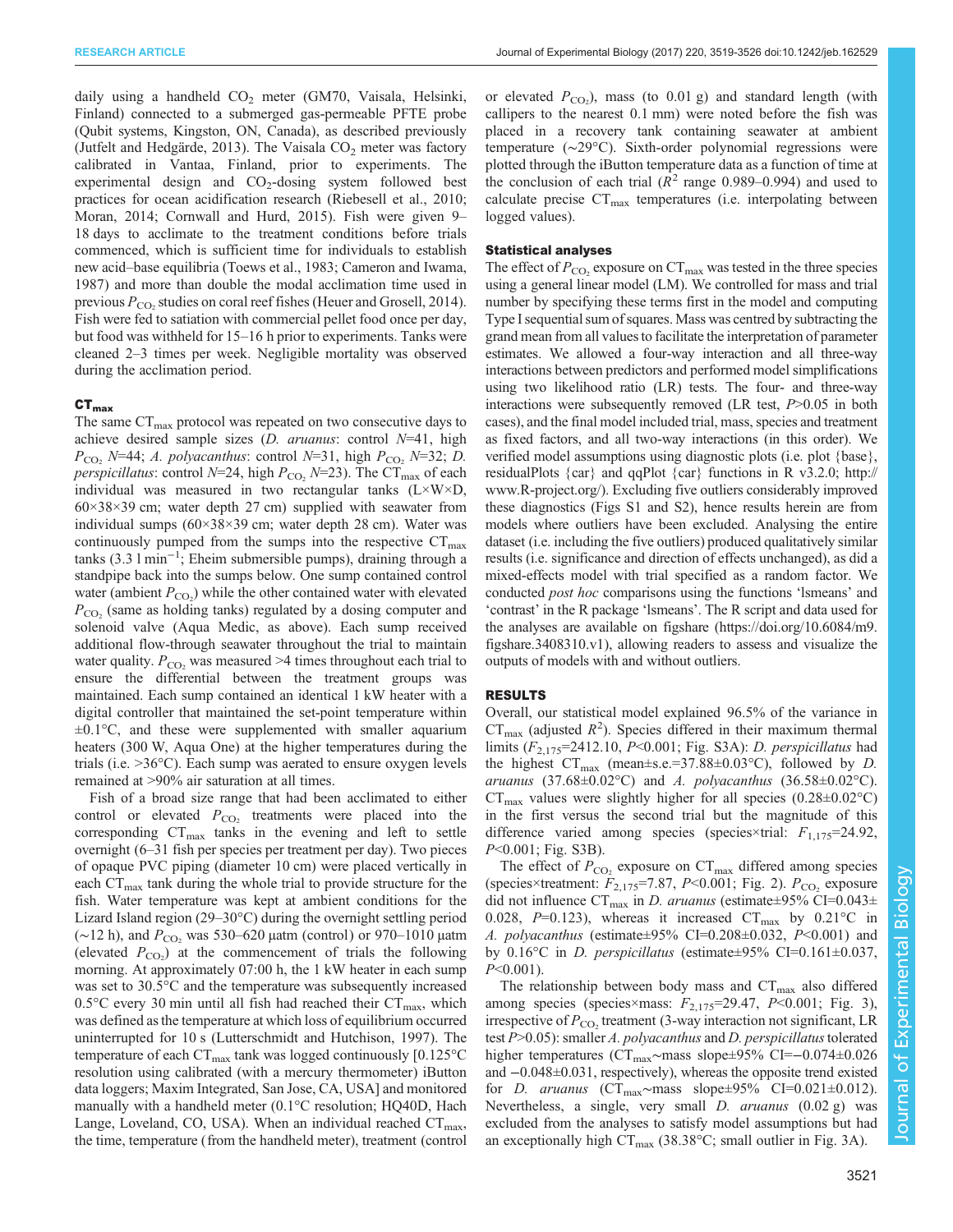<span id="page-3-0"></span>

Fig. 2.  $CT_{max}$  of three damselfish species maintained in present-day (control; ~500 µatm) or end-of-century (CO<sub>2</sub>; ~1000 µatm) P<sub>CO2</sub> conditions. (A) Box-and-whisker plots (median and interquartile range) showing the distribution of the raw data, where five outliers (excluded from the model) are indicated with dotted green circles. (B) Model predictions for Acanthochromis polyacanthus (dotted line; N=63), Dascyllus aruanus (dashed line; N=85) and Dischistodus perspicillatus (solid line; N=47). Error bars are 95% confidence intervals.

## **DISCUSSION**

Our study shows that end-of-century levels of  $P_{\text{CO}_2}$  do not compromise the maximum acute thermal limits of coral reef damselfishes, providing empirical evidence against theoretical models that predict detrimental effects of ocean acidification on the maximum thermal limits of aquatic ectotherms ([Pörtner, 2008](#page-6-0); [Pörtner and Farrell, 2008\)](#page-6-0). We also show clear interspecific differences in  $CT_{\text{max}}$  among common damselfish species that coexist in identical reef environments across the Western Pacific, and reveal differences in maximum thermal limits within species as a function of body mass (i.e. ontogeny). It is notable that our  $CT_{\text{max}}$ 

protocol utilized fish in communal tanks to avoid any anomalies that may arise when keeping social animals in isolation, and therefore our measures of  $CT<sub>max</sub>$  are likely to be more representative of what may occur on natural reefs if the heating rate was to match the rate used here. While the mechanism underlying thermal tolerance is often assumed to be a mismatch between oxygen supply and demand ([Pörtner and Knust, 2007](#page-6-0); [Pörtner and Farrell, 2008\)](#page-6-0), existing evidence seems to refute this idea and highlights a need for exploration of alternative mechanisms, including the thermal dependence of protein denaturation, neural function and mitochondrial membrane integrity ([Clark et al., 2013a,b; Iftikar](#page-6-0) [and Hickey, 2013](#page-6-0); [Wang et al., 2014](#page-7-0); [Brijs et al., 2015](#page-6-0); [Ern et al.,](#page-6-0) [2016\)](#page-6-0). Even so, the new knowledge derived from our study has broad implications for understanding interspecific and intraspecific variability in responses to ocean acidification and acute thermal challenges.

## Interspecific differences in environmental resilience

The three damselfish species we examined differed in their maximum thermal limits, despite residing in the same habitat. Dischistodus perspicillatus had the highest  $CT_{\text{max}}$ , followed by D. aruanus and A. polyacanthus (Fig. 2). The effect of  $P_{\rm CO}$ , exposure on  $CT_{\text{max}}$  also differed among species, with high  $CO_2$ -exposed D. perspicillatus and A. polyacanthus having a higher  $CT_{max}$  than control fish, while there was no effect of elevated  $P_{\rm CO}$ , on  $CT_{\rm max}$  of D. aruanus (Fig. 2). Although statistically significant, the increases in CT<sub>max</sub> with  $P_{CO_2}$  were small (0.16°C in *D. perspicillatus* and  $0.21^{\circ}\text{C}$  in *A. polyacanthus*). The biological significance of these differences may thus be negligible, particularly in light of a difference in  $CT_{\text{max}}$  of similar magnitude within species across trials  $(0.28\text{°C})$ .

To our knowledge, only two previous single-species studies on fish have examined  $CT_{\text{max}}$  in the context of ocean acidification. [Pimentel et al. \(2014\)](#page-6-0) reported that a shift in pH from 8.02 (estimated  $P_{CO_2} \sim 400 \mu$ atm) to pH 7.51 (~1600 µatm) caused a decline in the  $CT_{\text{max}}$  of *S. senegalensis* when individuals were initially held at 18°C, but did not affect  $CT_{\text{max}}$  when individuals were initially held at 22°C (heating rate of 0.033°C min−<sup>1</sup> in both cases). While it is possible that the ∼1.5°C decrease in  $CT_{\text{max}}$ reported for S. senegalensis held at 18°C could be due to the young age of the individuals (up to 30 days post-hatching), our study does not lend support to the idea that elevated  $P_{CO_2}$  (i.e. lower pH) disproportionately affects early life stages ([Figs 2 and 3](http://jeb.biologists.org/lookup/doi/10.1242/jeb.162529.supplemental)). Our conclusions are corroborated by a very recent study by [Ern et al.](#page-6-0)  $(2017)$ , in which one species of coral reef fish  $(C.$  atripectoralis) exhibited a CT<sub>max</sub> of ~38.1°C regardless of whether it was exposed to pH 8.23 (estimated  $P_{CO_2} \sim 340 \mu$ atm) or pH 7.81  $(P_{CO_2} \sim 1086 \text{ \mu atm})$ . Our results and those of [Ern et al. \(2017\),](#page-6-0) combined with a lack of influence of  $pH$  on  $CT_{\text{max}}$  at the higher test temperature used by [Pimentel et al. \(2014\)](#page-6-0), suggest that the concomitant increases in temperature and  $P_{\text{CO}_2}$  occurring in the world's oceans may not compromise  $CT_{\text{max}}$  in most fishes.

One of our study species (D. aruanus) was previously reported to have a  $CT_{\text{max}}$  of 40.0°C when individuals were acclimated to similar temperatures to those used here (∼29°C) ([Eme and Bennett,](#page-6-0) [2009\)](#page-6-0). The higher  $CT_{\text{max}}$  in [Eme and Bennett \(2009\)](#page-6-0) compared with that of D. aruanus in our study (mean  $CT_{\text{max}}$  37.7°C) is probably a consequence of faster heating rates (0.31°C min−<sup>1</sup> versus 0.017°C min−<sup>1</sup> in our study), a smaller average size of the fish (16 mm SL versus 34 mm SL in our study), and differences in the duration constituting loss of equilibrium ('at least 1 min' versus 10 s in our study). Comprehensive analyses of the positive relationship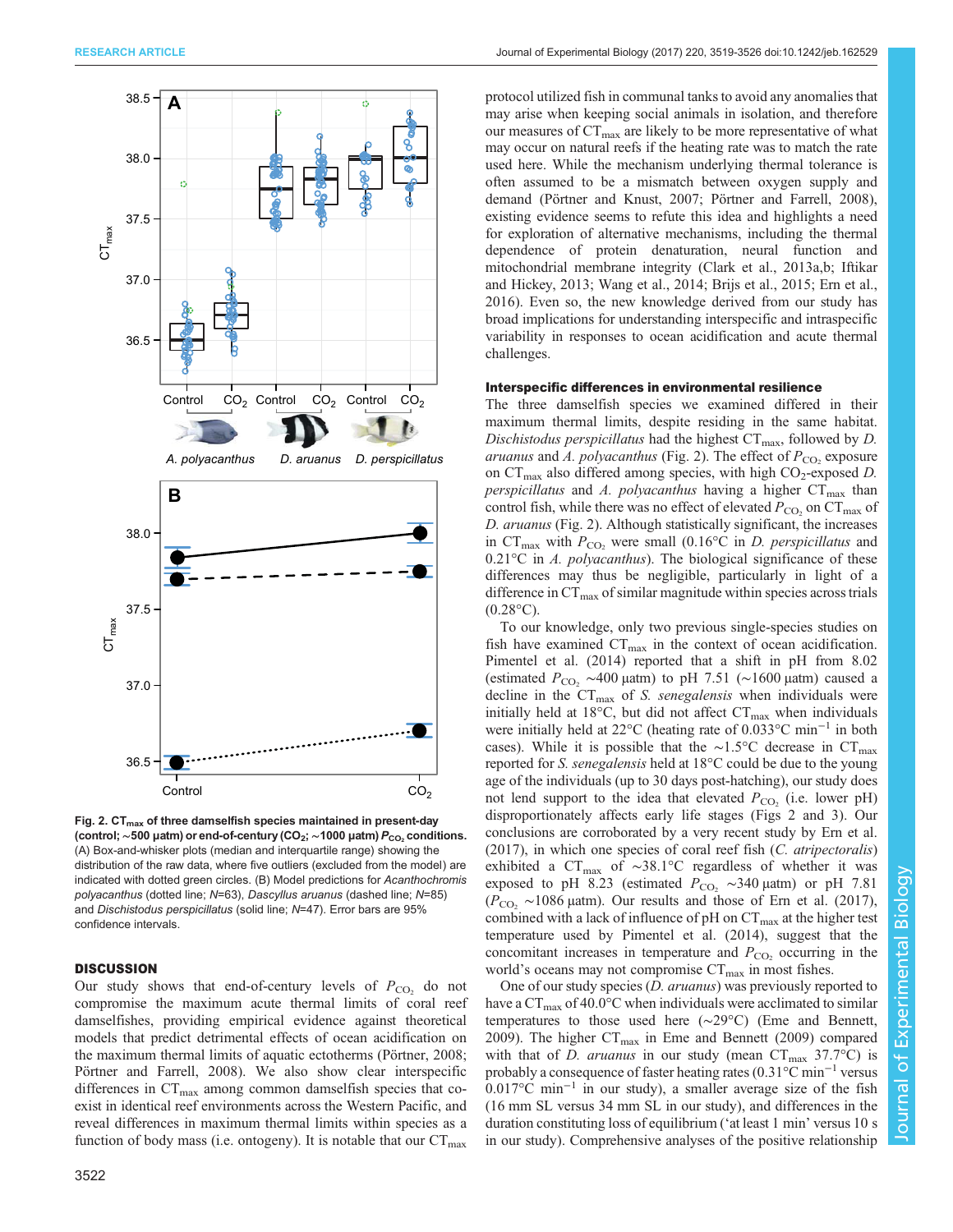<span id="page-4-0"></span>

Fig. 3. Effects of body mass on the  $CT<sub>max</sub>$  of three damselfish species maintained in present-day (control; ∼500 µatm) or end-of-century (CO2; ~1000 µatm)  $P_{CO_2}$  conditions. Sample sizes are given in [Fig. 2.](#page-3-0) (A) Plots of the raw data with five outliers (excluded from the model) indicated with dotted green circles. (B) Model predictions with 95% confidence intervals indicated in grey; mass was centred (mean subtracted from each value) so that zero represents the mean mass across species.

between heating rate and  $CT_{\text{max}}$  have been presented previously [\(Mora and Maya, 2006; Peck et al., 2009\)](#page-6-0), and this is likely to be an underlying factor in the difference in  $CT_{\text{max}}$  of A. polyacanthus reported here ( $\sim$ 36.7°C when heated at 0.017°C min<sup>-1</sup>) versus that in [Ern et al. \(2017\)](#page-6-0) (∼38.4°C when heated at 0.033°C min−<sup>1</sup> ). Indeed,  $CT_{\text{max}}$  for seven reef fish species investigated by [Ospína and](#page-6-0) [Mora \(2004\)](#page-6-0) ranged from 35.0 to 37.5°C when heating rates were 0.017°C min<sup>-1</sup> (starting temperature 26.5°C), while CT<sub>max</sub> of 24 reef fish species investigated by [Menasveta \(1981\)](#page-6-0) ranged from 36.7 to 42.0°C when heating rates were 0.25°C min−<sup>1</sup> (starting temperature 28.0°C). Notably, some reef-associated species such as the white mullet (Mugil curema) display exceptional thermal limits ( $CT_{\text{max}}$  40.8°C; starting temperature 26.5°C) even when heating rates are relatively low (0.017°C min−<sup>1</sup> ) [\(Mora and Ospína,](#page-6-0) [2001](#page-6-0)).

It should be emphasized that  $CT_{\text{max}}$  represents a thermal limit for acute, not chronic exposures. For example, [Eme and Bennett \(2009\)](#page-6-0) found that D. aruanus did not survive an acclimation period of 14 days when temperatures exceeded 34–35°C, despite having a  $CT_{\text{max}}$  of 40°C. Even so, meta-analyses on  $CT_{\text{max}}$  data have shown that the differences identified among species have relevance for understanding thermal distribution patterns and the potential impacts of climate warming on fish populations [\(Sunday et al.,](#page-7-0) [2012](#page-7-0), [2014](#page-7-0)). Thus, the lower  $CT_{\text{max}}$  of A. polyacanthus compared with that of the other two species studied here is likely to have

functional significance in the natural environment. Specifically, an increase in the frequency of coastal heatwaves (e.g. [Wernberg et al.,](#page-7-0) [2013\)](#page-7-0) is likely to impact A. polyacanthus to a greater extent than D. aruanus or D. perspicillatus. Such interspecific differences should be considered not only in the context of mortality but also in relation to sub-lethal impacts that are known to arise at temperatures much lower than  $CT<sub>max</sub>$ . For example, anomalously high temperatures can cause cessation of feeding (e.g. [Ortubay et al., 1997](#page-6-0)) and delayed reproductive maturation (e.g. [Jeffries et al., 2012\)](#page-6-0) in fishes.

A notable difference in the life history of A. polyacanthus compared with that of most other damselfishes, including D. aruanus and D. perspicillatus, is the lack of a pelagic larval stage [\(Miller-Sims et al., 2008\)](#page-6-0). Whether the lack of open ocean exposure of A. polyacanthus larvae underpins the lower  $CT_{\text{max}}$  in this species is unknown, although this idea is hard to reconcile given that coral reefs are generally warmer than the open ocean because of their shallow depth and proximity to land. Perhaps a more likely explanation for the lower thermal limits observed in A. polyacanthus is local adaptation to the temperature profiles experienced around Lizard Island. Gene flow among populations of A. polyacanthus is low compared with that of other damselfish species as a result of their limited dispersal [\(Doherty et al., 1994](#page-6-0); [Bay et al., 2006](#page-5-0)); juveniles only disperse away from their parents after approximately 3 months, and some related individuals remain together as adults [\(Miller-Sims et al., 2008](#page-6-0)). As a result, most A. polyacanthus are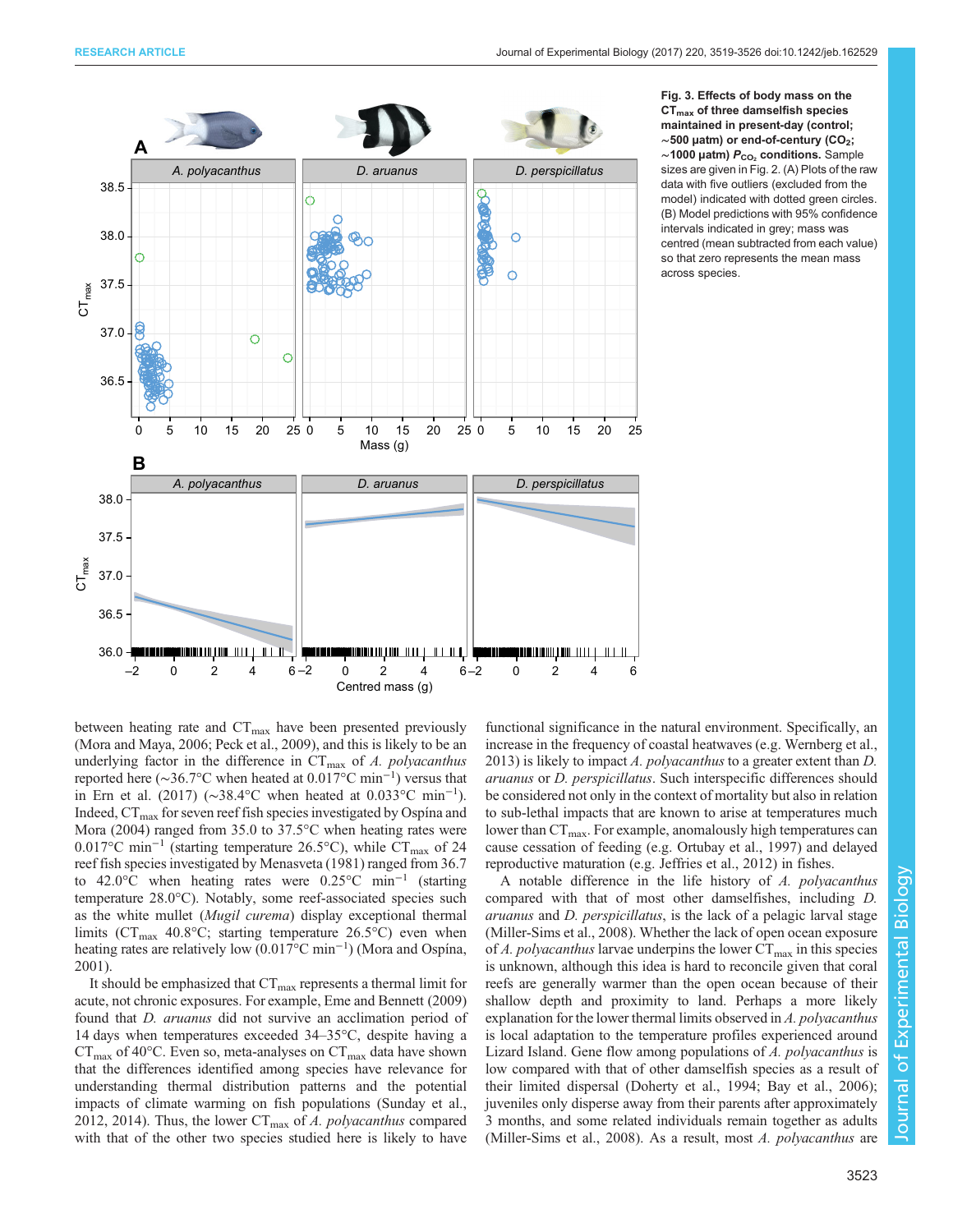<span id="page-5-0"></span>likely to experience similar thermal conditions to their parents, possibly selecting for narrower thermal limits compared with species such as *D. perspicillatus* and *D. aruanus*, which spend 2– 3 weeks as pelagic larvae ([Wellington and Victor, 1989](#page-7-0)). As pelagic larvae can disperse hundreds of kilometres across a large latitudinal range (e.g. [Victor, 1987](#page-7-0)), the ability to withstand a broad temperature range should be favoured in species like *D. perspicillatus* and D. aruanus. Further study of the life history characteristics and physiological processes that underlie differences in  $CT_{\text{max}}$  across damselfish species may prove fruitful for deciphering the underlying mechanisms of the findings presented here.

# Intraspecific/ontogenetic differences in environmental resilience

Our finding that small, early-stage juvenile damselfishes generally have a higher  $CT_{\text{max}}$  compared with that of larger conspecifics conflicts with the established belief that larval and early-stage juvenile fishes are especially sensitive to environmental stressors as a consequence of underdeveloped physiological/regulatory systems [\(Hutchison, 1976](#page-6-0); [Pörtner and Farrell, 2008\)](#page-6-0). While the enhanced thermal limits of small individuals were statistically apparent in A. polyacanthus and D. perspicillatus, where several early-stage juveniles were represented in the dataset, the observation of exceptionally high  $CT_{\text{max}}$  in the single, early-stage juvenile *D*. aruanus is suggestive of a similar phenomenon in this species (small outlier in [Fig. 3A](#page-4-0)).

Previous attempts to examine ontogenetic or size differences in thermal limits of reef fishes have failed to identify obvious trends. [Ospína and Mora \(2004\)](#page-6-0) reported that  $CT_{\text{max}}$  was poorly related to body size in seven reef fish species, but they noted significant negative slopes in regressions of  $CT_{\text{max}}$  versus body size for rainbow wrasse (*Thalassoma lucasanum*; SL range 30–125 mm) and chameleon wrasse (Halichoeres dispilus; SL range 20–65 mm). Based on our findings, it is possible that the absence of early-stage juveniles from previous datasets has masked significant ontogenetic differences in thermal limits. That said, temperate delta smelt (Hypomesus transpacificus) generally exhibit a decline in  $CT_{\text{max}}$ with successive ontogenetic stages ([Komoroske et al., 2014\)](#page-6-0). Interestingly, we found some evidence that mature A. polyacanthus may have higher thermal limits than late-stage juveniles (but not as high as early-stage juveniles; [Fig. 3](#page-4-0)A). Future experiments encompassing the entire mass range from larvae to full-sized adults are required to determine whether damselfishes may exhibit a U-shaped  $CT_{\text{max}}$  curve as a function of body mass, which would be the opposite to theoretical predictions [\(Fig. 1\)](#page-1-0).

The underlying mechanisms associated with superior thermal limits in early-stage juvenile reef fishes remain unknown, but existing evidence suggests that  $CT_{\text{max}}$  is unlikely to be governed by a mismatch between oxygen supply and demand [\(Wang et al., 2014](#page-7-0); [Brijs et al., 2015; Ern et al., 2016\)](#page-6-0). Our *a priori* assumption based on available data and theoretical models of climate change resilience was that late-stage juveniles and sub-adults would possess the highest thermal limits because they have fully developed physiological systems (unlike early-stage juveniles) but are not yet challenged by investment in reproduction (unlike mature adults) [\(Fig. 1B](#page-1-0); [Stewart and Allen, 2014\)](#page-6-0). We also anticipated that if  $P_{\rm CO}$ , influenced  $CT_{\rm max}$ , the effects would be most pronounced in early-stage juveniles as a result of less-developed acid–base regulation ([Brown and Sadler, 1989](#page-6-0); [Pörtner and Farrell, 2008\)](#page-6-0). While intuitive, the assumption that larvae and early-stage juveniles are more sensitive to elevated  $P_{\text{CO}_2}$  is primarily based on comparisons across unrelated studies/species (e.g. [Pörtner et al.,](#page-6-0)

[2005,](#page-6-0) and references within) rather than single studies that compare different life stages using consistent approaches [but see [Ishimatsu](#page-6-0) [et al. \(2004\)](#page-6-0) for ontogenetic comparisons at very high  $P_{CO_2}$  levels]. In this context, the present study is, to our knowledge, the first to quantify the interactive effects of elevated  $P_{\text{CO}_2}$  and high temperature on fishes across a broad range of sizes and life stages.

## Implications and conclusions

Our study demonstrates the existence of interspecific and ontogenetic differences in maximum thermal limits of coral reef damselfishes. Importantly, we show that end-of-century levels of  $P_{\rm CO_2}$  do not compromise acute maximum thermal limits. The heightened thermal limit and equivalent  $P_{\text{CO}_2}$  tolerance of smaller individuals provide evidence of an unexpected capacity to maintain physiological homeostasis from a young age, at least over temporal scales of hours (high temperature) to weeks (high  $P_{\text{CO}_2}$ ).

It is apparent that existing theoretical frameworks regarding the temperature and  $P_{\text{CO}_2}$  sensitivities of fishes must be assessed with empirical evidence from robust experimental studies. While ongoing ocean acidification may influence coral reef fishes indirectly through detrimental effects on the calcification capacity of habitat-forming corals, we found no direct effects of end-ofcentury levels of  $P_{\text{CO}_2}$  and acidification on upper thermal tolerance limits. Given the rapid rate of warming compared with the rate of increase in  $P_{\text{CO}_2}$ , we propose that thermal stress via heatwaves and chronic warming will be the primary concern to the conservation of most coral reef organisms. Nevertheless, major reductions in  $CO<sub>2</sub>$ emissions are necessary to curtail the rate of warming [\(Hughes et al.,](#page-6-0) [2017\)](#page-6-0).

#### Acknowledgements

We thank F. Jutfelt for contributing experimental equipment, R. Slobodeanu for statistical advice, E. Walsh for fish illustrations, and the staff of the Lizard Island Research Station (particularly A. Hoggett and L. Vail) for support.

#### Competing interests

The authors declare no competing or financial interests.

## Author contributions

Conceptualization: T.D.C., D.G.R., S.A.B., B.S., J.S.; Methodology: T.D.C., D.G.R., S.A.B., B.S., J.S.; Software: T.D.C., D.G.R.; Validation: T.D.C.; Formal analysis: T.D.C., D.G.R., J.S.; Investigation: T.D.C., D.G.R., S.A.B., B.S., J.S.; Resources: T.D.C., J.S.; Data curation: T.D.C., D.G.R., S.A.B., B.S.; Writing - original draft: T.D.C.; Writing - review & editing: T.D.C., D.G.R., S.A.B., B.S., J.S.; Visualization: T.D.C., D.G.R.; Project administration: T.D.C.; Funding acquisition: T.D.C., J.S.

#### Funding

This work was funded by Svenska Forskningsrådet Formas (J.S.: 2013-947), Magnus Bergvalls Stiftelse (J.S.: 2014-00620), IRIS stipendiet (J.S.: 2015-0264), Stiftelsen Lars Hiertas Minne (J.S.: FO2014-0659), Wallenbergstiftelsen (J.S.), Inez Johanssons stiftelse (J.S.), Sederholms utrikes stiftelse (J.S.), and the Fonds de Recherche du Québec - Nature et Technologies (S.A.B., D.G.R.).

#### Data availability

The R script and raw data used for the analyses are publicly archived following best practices ([Roche et al., 2015](#page-6-0)):<https://doi.org/10.6084/m9.figshare.3408310.v1>.

#### Supplementary information

Supplementary information available online at <http://jeb.biologists.org/lookup/doi/10.1242/jeb.162529.supplemental>

#### References

- [Bay, L. K., Crozier, R. H. and Caley, M. J.](http://dx.doi.org/10.1007/s00227-006-0276-6) (2006). The relationship between [population genetic structure and pelagic larval duration in coral reef fishes on the](http://dx.doi.org/10.1007/s00227-006-0276-6) [Great Barrier Reef.](http://dx.doi.org/10.1007/s00227-006-0276-6) Mar. Biol. 149, 1247-1256.
- Becker, C. D. and Genoway, R. G. [\(1979\). Evaluation of the critical thermal](http://dx.doi.org/10.1007/BF00005481) [maximum for determining thermal tolerance of freshwater fish.](http://dx.doi.org/10.1007/BF00005481) Environ. Biol. Fishes 4[, 245-256.](http://dx.doi.org/10.1007/BF00005481)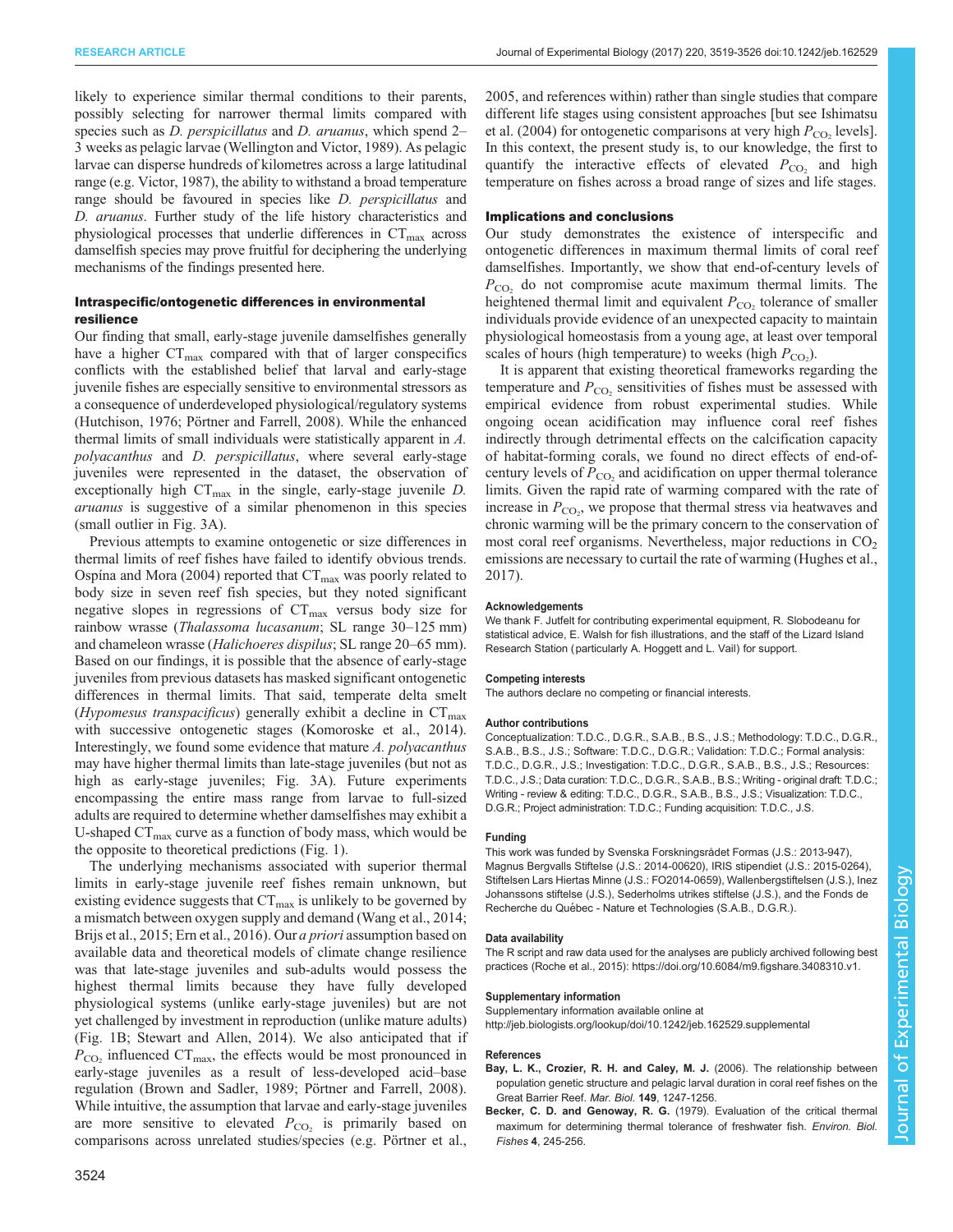- <span id="page-6-0"></span>[Bennett, W. A. and Beitinger, T. L.](http://dx.doi.org/10.2307/1447842) (1997). Temperature tolerance of the sheepshead minnow, [Cyprinodon variegatus](http://dx.doi.org/10.2307/1447842). Copeia 1997, 77-87.
- Brewer, G. D. (1976). Thermal tolerance and resistance of the northern anchovy Engraulis mordax. Fish. Bull. 74, 433-445.
- Brijs, J., Jutfelt, F., Clark, T. D., Gräns, A., Ekström, A. and Sandblom, E. (2015). [Experimental manipulations of tissue oxygen supply do not affect warming](http://dx.doi.org/10.1242/jeb.121889) [tolerance of European perch.](http://dx.doi.org/10.1242/jeb.121889) J. Exp. Biol. 218, 2448-2454.
- Brown, D. J. A. and Sadler, K. (1989). Fish survival in acid waters. In Acid Toxicity and Aquatic Animals, Vol. 34 (ed. R. Morris, E. W. Taylor, D. J. A. Brown and J. A. Brown), pp. 31-44. Cambridge: Cambridge University Press.
- Cameron, J. N. and Iwama, G. K. (1987). Compensation of progressive hypercapnia in channel catfish and blue crabs. J. Exp. Biol. 133, 183-197.
- Cheung, W. W. L., Sarmiento, J. L., Dunne, J., Frölicher, T. L., Lam, V. W. Y., [Deng Palomares, M. L., Watson, R. and Pauly, D.](http://dx.doi.org/10.1038/nclimate1691) (2013). Shrinking of fishes [exacerbates impacts of global ocean changes on marine ecosystems.](http://dx.doi.org/10.1038/nclimate1691) Nat. Clim. Change 3[, 254-258.](http://dx.doi.org/10.1038/nclimate1691)
- [Clark, T. D., Sandblom, E. and Jutfelt, F.](http://dx.doi.org/10.1242/jeb.084251) (2013a). Aerobic scope measurements of [fishes in an era of climate change: respirometry, relevance and recommendations.](http://dx.doi.org/10.1242/jeb.084251) J. Exp. Biol. 216[, 2771-2782.](http://dx.doi.org/10.1242/jeb.084251)
- [Clark, T. D., Sandblom, E. and Jutfelt, F.](http://dx.doi.org/10.1242/jeb.096313) (2013b). Response to Farrell and to Pö[rtner and Giomi.](http://dx.doi.org/10.1242/jeb.096313) J. Exp. Biol. 216, 4495-4497.
- Cornwall, C. E. and Hurd, C. L. [\(2015\). Experimental design in ocean acidification](http://dx.doi.org/10.1093/icesjms/fsv118) [research: problems and solutions.](http://dx.doi.org/10.1093/icesjms/fsv118) ICES J. Mar. Sci. 73, 572-581.
- [Daufresne, M., Lengfellner, K. and Sommer, U.](http://dx.doi.org/10.1073/pnas.0902080106) (2009). Global warming benefits [the small in aquatic ecosystems.](http://dx.doi.org/10.1073/pnas.0902080106) Proc. Natl Acad. Sci. USA 106, 12788-12793.
- [Doherty, P. J., Mather, P. and Planes, S.](http://dx.doi.org/10.1007/BF00349469) (1994). Acanthochromis polyacanthus, a [fish lacking larval dispersal, has genetically differentiated populations at local and](http://dx.doi.org/10.1007/BF00349469) [regional scales on the Great Barrier Reef.](http://dx.doi.org/10.1007/BF00349469) Mar. Biol. 121, 11-21.
- Eme, J. and Bennett, W. A. [\(2009\). Critical thermal tolerance polygons of tropical](http://dx.doi.org/10.1016/j.jtherbio.2009.02.005) [marine fishes from Sulawesi, Indonesia.](http://dx.doi.org/10.1016/j.jtherbio.2009.02.005) J. Therm. Biol. 34, 220-225.
- [Ern, R., Norin, T., Gamperl, A. K. and Esbaugh, A. J.](http://dx.doi.org/10.1242/jeb.143495) (2016). Oxygen dependence [of upper thermal limits in fishes.](http://dx.doi.org/10.1242/jeb.143495) J. Exp. Biol. 219, 3376-3383.
- [Ern, R., Johansen, J. L., Rummer, J. L. and Esbaugh, A. J.](http://dx.doi.org/10.1098/rsbl.2017.0135) (2017). Effects of [hypoxia and ocean acidification on the upper thermal niche boundaries of coral](http://dx.doi.org/10.1098/rsbl.2017.0135) reef fishes. Biol. Lett. 13[, 20170135.](http://dx.doi.org/10.1098/rsbl.2017.0135)
- [Forster, J., Hirst, A. G. and Atkinson, D.](http://dx.doi.org/10.1073/pnas.1210460109) (2012). Warming-induced reductions in [body size are greater in aquatic than terrestrial species.](http://dx.doi.org/10.1073/pnas.1210460109) Proc. Natl Acad. Sci. USA 109[, 19310-19314.](http://dx.doi.org/10.1073/pnas.1210460109)
- Frédé[rich, B., Sorenson, L., Santini, F., Slater, G. J. and Alfaro, M. E.](http://dx.doi.org/10.1086/668599) (2013). [Iterative ecological radiation and convergence during the evolutionary history of](http://dx.doi.org/10.1086/668599) [damselfishes \(Pomacentridae\).](http://dx.doi.org/10.1086/668599) Am. Nat. 181, 94-113.
- [Freitas, V., Cardoso, J. F. M. F., Lika, K., Peck, M. A., Campos, J., Kooijman,](http://dx.doi.org/10.1098/rstb.2010.0049) [S. A. L. M. and van der Veer, H. W.](http://dx.doi.org/10.1098/rstb.2010.0049) (2010). Temperature tolerance and [energetics: a dynamic energy budget-based comparison of North Atlantic marine](http://dx.doi.org/10.1098/rstb.2010.0049) species. [Philos. Trans. R. Soc. B Biol. Sci.](http://dx.doi.org/10.1098/rstb.2010.0049) 365, 3553-3565.
- Heuer, R. M. and Grosell, M. [\(2014\). Physiological impacts of elevated carbon](http://dx.doi.org/10.1152/ajpregu.00064.2014) [dioxide and ocean acidification on fish.](http://dx.doi.org/10.1152/ajpregu.00064.2014) Am. J. Physiol. Regul. Integr. Comp. Physiol. 307[, R1061-R1084.](http://dx.doi.org/10.1152/ajpregu.00064.2014)
- [Hughes, T. P., Baird, A. H., Bellwood, D. R., Card, M., Connolly, S. R., Folke, C.,](http://dx.doi.org/10.1126/science.1085046) [Grosberg, R., Hoegh-Guldberg, O., Jackson, J. B. C., Kleypas, J. et al.](http://dx.doi.org/10.1126/science.1085046) (2003). [Climate change, human impacts, and the resilience of coral reefs.](http://dx.doi.org/10.1126/science.1085046) Science 301, [929-933.](http://dx.doi.org/10.1126/science.1085046)
- [Hughes, T. P., Kerry, J. T., Álvarez-Noriega, M., Álvarez-Romero, J. G.,](http://dx.doi.org/10.1038/nature21707) [Anderson, K. D., Baird, A. H., Babcock, R. C., Beger, M., Bellwood, D. R.,](http://dx.doi.org/10.1038/nature21707) Berkelmans, R. et al. [\(2017\). Global warming and recurrent mass bleaching of](http://dx.doi.org/10.1038/nature21707) corals. Nature 543[, 373-377.](http://dx.doi.org/10.1038/nature21707)
- Hutchison, V. H. (1976). Factors influencing thermal tolerances of individual organisms. In Symposium Series of the National Technical Information Service (ed. G. W. Esch R. McFarlane), pp. 10-26. Springfield, VA: National Technical Information Service.
- Iftikar, F. I. and Hickey, A. J. R. [\(2013\). Do mitochondria limit hot fish hearts?](http://dx.doi.org/10.1371/journal.pone.0064120) [Understanding the role of mitochondrial function with heat stress in](http://dx.doi.org/10.1371/journal.pone.0064120) Notolabrus celidotus. [PLoS ONE](http://dx.doi.org/10.1371/journal.pone.0064120) 8, e64120.
- IPCC. (2013). Climate change 2013: the physical science basis. In Contribution of Working Group I to the Fifth Assessment Report of the Intergovernmental Panel on Climate Change (ed. T. F. Stocker, D. Qin, G.-K. Plattner, M. Tignor, S. K. Allen, J. Boschung, A. Nauels, Y. Xia, V. Bex and P. M. Midgley), p. 1535. Cambridge, NY, USA: Cambridge University Press.
- [Ishimatsu, A., Kikkawa, T., Hayashi, M., Lee, K.-S. and Kita, J.](http://dx.doi.org/10.1007/s10872-004-5765-y) (2004). Effects of CO<sub>2</sub> [on marine fish: larvae and adults.](http://dx.doi.org/10.1007/s10872-004-5765-y) J. Oceanogr. 60, 731-741.
- [Jeffries, K. M., Hinch, S. G., Martins, E. G., Clark, T. D., Lotto, A. G., Patterson,](http://dx.doi.org/10.1086/663770) [D. A., Cooke, S. J., Farrell, A. P. and Miller, K. M.](http://dx.doi.org/10.1086/663770) (2012). Sex and proximity to [reproductive maturity influence the survival, final maturation, and blood physiology](http://dx.doi.org/10.1086/663770) [of Pacific salmon when exposed to high temperature during a simulated migration.](http://dx.doi.org/10.1086/663770) [Physiol. Biochem. Zool.](http://dx.doi.org/10.1086/663770) 85, 62-73.
- Jutfelt, F. and Hedgärde, M. (2013). Atlantic cod actively avoid  $CO<sub>2</sub>$  [and predator](http://dx.doi.org/10.1186/1742-9994-10-81) odour, even after long-term CO<sub>2</sub> exposure. [Front. Zool.](http://dx.doi.org/10.1186/1742-9994-10-81) 10, 81.
- Jutfelt, F., Gräns, A., Jö[nsson, E., Wiklander, K., Seth, H., Olsson, C., Dupont,](http://dx.doi.org/10.1242/jeb.115410) [S., Ortega-Martinez, O., Sundell, K., Axelsson, M. et al.](http://dx.doi.org/10.1242/jeb.115410) (2014). Response to '[How and how not to investigate the oxygen and capacity limitation of thermal](http://dx.doi.org/10.1242/jeb.115410)

[tolerance \(OCLTT\) and aerobic scope](http://dx.doi.org/10.1242/jeb.115410) – remarks on the article by Gräns et al.'. J. Exp. Biol. 217[, 4433-4435.](http://dx.doi.org/10.1242/jeb.115410)

- [Komoroske, L. M., Connon, R. E., Lindberg, J., Cheng, B. S., Castillo, G.,](http://dx.doi.org/10.1093/conphys/cou008) Hasenbein, M. and Fangue, N. A. [\(2014\). Ontogeny influences sensitivity to](http://dx.doi.org/10.1093/conphys/cou008) [climate change stressors in an endangered fish.](http://dx.doi.org/10.1093/conphys/cou008) Conserv. Physiol. 2, cou008.
- Lefevre, S. [\(2016\). Are global warming and ocean acidification conspiring against](http://dx.doi.org/10.1093/conphys/cow009) [marine ectotherms? A meta-analysis of the respiratory effects of elevated](http://dx.doi.org/10.1093/conphys/cow009) temperature, high CO<sub>2</sub> [and their interaction.](http://dx.doi.org/10.1093/conphys/cow009) Conserv. Physiol. 4, cow009.
- Lough, J. M. [\(2012\). Small change, big difference: sea surface temperature distributions](http://dx.doi.org/10.1029/2012JC008199) [for tropical coral reef ecosystems, 1950-2011.](http://dx.doi.org/10.1029/2012JC008199) J. Geophys. Res. 117, C09018.
- [Lutterschmidt, W. I. and Hutchison, V. H.](http://dx.doi.org/10.1139/z97-783) (1997). The critical thermal maximum: [history and critique.](http://dx.doi.org/10.1139/z97-783) Can. J. Zool. 75, 1561-1574.
- Menasveta, P. [\(1981\). Lethal temperature of marine fishes of the Gulf of Thailand.](http://dx.doi.org/10.1111/j.1095-8649.1981.tb03800.x) [J. Fish Biol.](http://dx.doi.org/10.1111/j.1095-8649.1981.tb03800.x) 18, 603-607.
- [Miller-Sims, V. C., Gerlach, G., Kingsford, M. J. and Atema, J.](http://dx.doi.org/10.1111/j.1365-294X.2008.03986.x) (2008). Dispersal in the spiny damselfish, [Acanthochromis polyacanthus](http://dx.doi.org/10.1111/j.1365-294X.2008.03986.x), a coral reef fish species [without a larval pelagic stage.](http://dx.doi.org/10.1111/j.1365-294X.2008.03986.x) Mol. Ecol. 17, 5036-5048.
- Mora, C. and Maya, M. F. [\(2006\). Effect of the rate of temperature increase of the](http://dx.doi.org/10.1016/j.jtherbio.2006.01.005) [dynamic method on the heat tolerance of fishes.](http://dx.doi.org/10.1016/j.jtherbio.2006.01.005) J. Therm. Biol. 31, 337-341.
- Mora, C. and Ospina, A. F. [\(2001\). Tolerance to high temperatures and potential](http://dx.doi.org/10.1007/s002270100626) [impact of sea warming on reef fishes of Gorgona Island \(tropical eastern Pacific\).](http://dx.doi.org/10.1007/s002270100626) Mar. Biol. 139[, 765-769.](http://dx.doi.org/10.1007/s002270100626)
- Moran, D. (2014). The importance of accurate  $CO<sub>2</sub>$  [dosing and measurement in](http://dx.doi.org/10.1242/jeb.104414) [ocean acidification studies.](http://dx.doi.org/10.1242/jeb.104414) J. Exp. Biol. 217, 1827-1828.
- Ortubay, S. G., Gómez, S. E. and Cussac, V. E. [\(1997\). Lethal temperatures of a](http://dx.doi.org/10.1023/A:1007317602738) [Neotropical fish relic in Patagonia, the scale-less characinid](http://dx.doi.org/10.1023/A:1007317602738) Gymnocharacinus bergi. [Environ. Biol. Fishes](http://dx.doi.org/10.1023/A:1007317602738) 49, 341-350.
- Ospina, A. F. and Mora, C. [\(2004\). Effect of body size on reef fish tolerance to](http://dx.doi.org/10.1023/B:EBFI.0000035429.39129.34) [extreme low and high temperatures.](http://dx.doi.org/10.1023/B:EBFI.0000035429.39129.34) Environ. Biol. Fishes 70, 339-343.
- Paladino, F. V., Spotila, J. R., Schubauer, J. P. and Kowalski, K. T. (1980). The critical thermal maximum - a technique used to elucidate physiological stress and adaptation in fishes. Rev. Can. Biol. 39, 115-122.
- Payne, N. L. and Smith, J. A. [\(2017\). An alternative explanation for global trends in](http://dx.doi.org/10.1111/ele.12707) [thermal tolerance.](http://dx.doi.org/10.1111/ele.12707) Ecol. Lett. 20, 70-77.
- Pearce, A. F. and Feng, M. [\(2013\). The rise and fall of the](http://dx.doi.org/10.1016/j.jmarsys.2012.10.009) "marine heat wave" off [Western Australia during the summer of 2010/2011.](http://dx.doi.org/10.1016/j.jmarsys.2012.10.009) J. Mar. Syst. 111-112, 139-156.
- [Peck, L. S., Clark, M. S., Morley, S. A., Massey, A. and Rossetti, H.](http://dx.doi.org/10.1111/j.1365-2435.2008.01537.x) (2009). Animal [temperature limits and ecological relevance: effects of size, activity and rates of](http://dx.doi.org/10.1111/j.1365-2435.2008.01537.x) change. [Funct. Ecol.](http://dx.doi.org/10.1111/j.1365-2435.2008.01537.x) 23, 248-256.
- [Pimentel, M. S., Faleiro, F., Dion](http://dx.doi.org/10.1242/jeb.092635)ísio, G., Repolho, T., Pousão-Ferreira, P., ̃ Machado, J. and Rosa, R. [\(2014\). Defective skeletogenesis and oversized](http://dx.doi.org/10.1242/jeb.092635) [otoliths in fish early stages in a changing ocean.](http://dx.doi.org/10.1242/jeb.092635) J. Exp. Biol. 217, 2062-2070.
- [Popova, E., Yool, A., Byfield, V., Cochrane, K., Coward, A. C., Salim, S. S.,](http://dx.doi.org/10.1111/gcb.13247) [Gasalla, M. A., Henson, S. A., Hobday, A. J., Pecl, G. T. et al.](http://dx.doi.org/10.1111/gcb.13247) (2016). From [global to regional and back again: common climate stressors of marine](http://dx.doi.org/10.1111/gcb.13247) [ecosystems relevant for adaptation across five ocean warming hotspots.](http://dx.doi.org/10.1111/gcb.13247) Glob. [Change Biol.](http://dx.doi.org/10.1111/gcb.13247) 22, 2038-2053.
- Pörtner, H. O. [\(2008\). Ecosystem effects of ocean acidification in times of ocean](http://dx.doi.org/10.3354/meps07768) [warming: a physiologist](http://dx.doi.org/10.3354/meps07768)'s view. Mar. Ecol. Prog. Ser. 373, 203-217.
- Pörtner, H. O. and Farrell, A. P. [\(2008\). Ecology: physiology and climate change.](http://dx.doi.org/10.1126/science.1163156) Science 322[, 690-692.](http://dx.doi.org/10.1126/science.1163156)
- Pörtner, H. O. and Knust, R. [\(2007\). Climate change affects marine fishes through](http://dx.doi.org/10.1126/science.1135471) [the oxygen limitation of thermal tolerance.](http://dx.doi.org/10.1126/science.1135471) Science 315, 95-97.
- Pörtner, H. O., Langenbuch, M. and Michaelidis, B. (2005). Synergistic effects of temperature extremes, hypoxia, and increases in  $CO<sub>2</sub>$  on marine animals: From Earth history to global change. J. Geophys. Res. 110, C09S10.
- Pörtner, H.-O., Karl, D. M., Boyd, P. W., Cheung, W. W. L., Lluch-Cota, S. E., Nojiri, Y., Schmidt, D. N. and Zavialov, P. O. (2014). Ocean systems. In Climate Change 2014: Impacts, Adaptation, and Vulnerability. Part A: Global and Sectoral Aspects. Contribution of Working Group II to the Fifth Assessment Report of the Intergovernmental Panel on Climate Change (ed. C. B. Field, V. R. Barros, D. J. Dokken, K. J. Mach, M. D. Mastrandrea, T. E. Bilir, M. Chatterjee, K. L. Ebi, Y. O. Estrada, R. C. Genova et al.), pp. 411-484. Cambridge, United Kingdom and New York, USA: Cambridge University Press.
- Riebesell, U., Fabry, V. J., Hansson, L. and Gattuso, J.-P. (2010). Guide to Best Practices for Ocean Acidification Research and Data Reporting. Luxembourg: Publications Office of the European Union.
- Rijnsdorp, A. D., Peck, M. A., Engelhard, G. H., Möllmann, C. and Pinnegar, J. K. [\(2009\). Resolving the effect of climate change on fish populations.](http://dx.doi.org/10.1093/icesjms/fsp056) ICES J. Mar. Sci. 66[, 1570-1583.](http://dx.doi.org/10.1093/icesjms/fsp056)
- [Roche, D. G., Kruuk, L. E. B., Lanfear, R. and Binning, S. A.](http://dx.doi.org/10.1371/journal.pbio.1002295) (2015). Public data [archiving in ecology and evolution: how well are we doing?](http://dx.doi.org/10.1371/journal.pbio.1002295) PLoS Biol. 13, [e1002295.](http://dx.doi.org/10.1371/journal.pbio.1002295)
- [Shamberger, K. E. F., Feely, R. A., Sabine, C. L., Atkinson, M. J., DeCarlo, E. H.,](http://dx.doi.org/10.1016/j.marchem.2011.08.003) [Mackenzie, F. T., Drupp, P. S. and Butterfield, D. A.](http://dx.doi.org/10.1016/j.marchem.2011.08.003) (2011). Calcification and [organic production on a Hawaiian coral reef.](http://dx.doi.org/10.1016/j.marchem.2011.08.003) Mar. Chem. 127, 64-75.
- [Shaw, E. C., McNeil, B. I. and Tilbrook, B.](http://dx.doi.org/10.1029/2011JC007655) (2012). Impacts of ocean acidification in [naturally variable coral reef flat ecosystems.](http://dx.doi.org/10.1029/2011JC007655) J. Geophys. Res. 117, C03038.
- Stewart, H. A. and Allen, P. J. [\(2014\). Critical thermal maxima of two geographic](http://dx.doi.org/10.1080/15222055.2013.856827) [strains of channel and hybrid catfish.](http://dx.doi.org/10.1080/15222055.2013.856827) N. Am. J. Aquac. 76, 104-111.